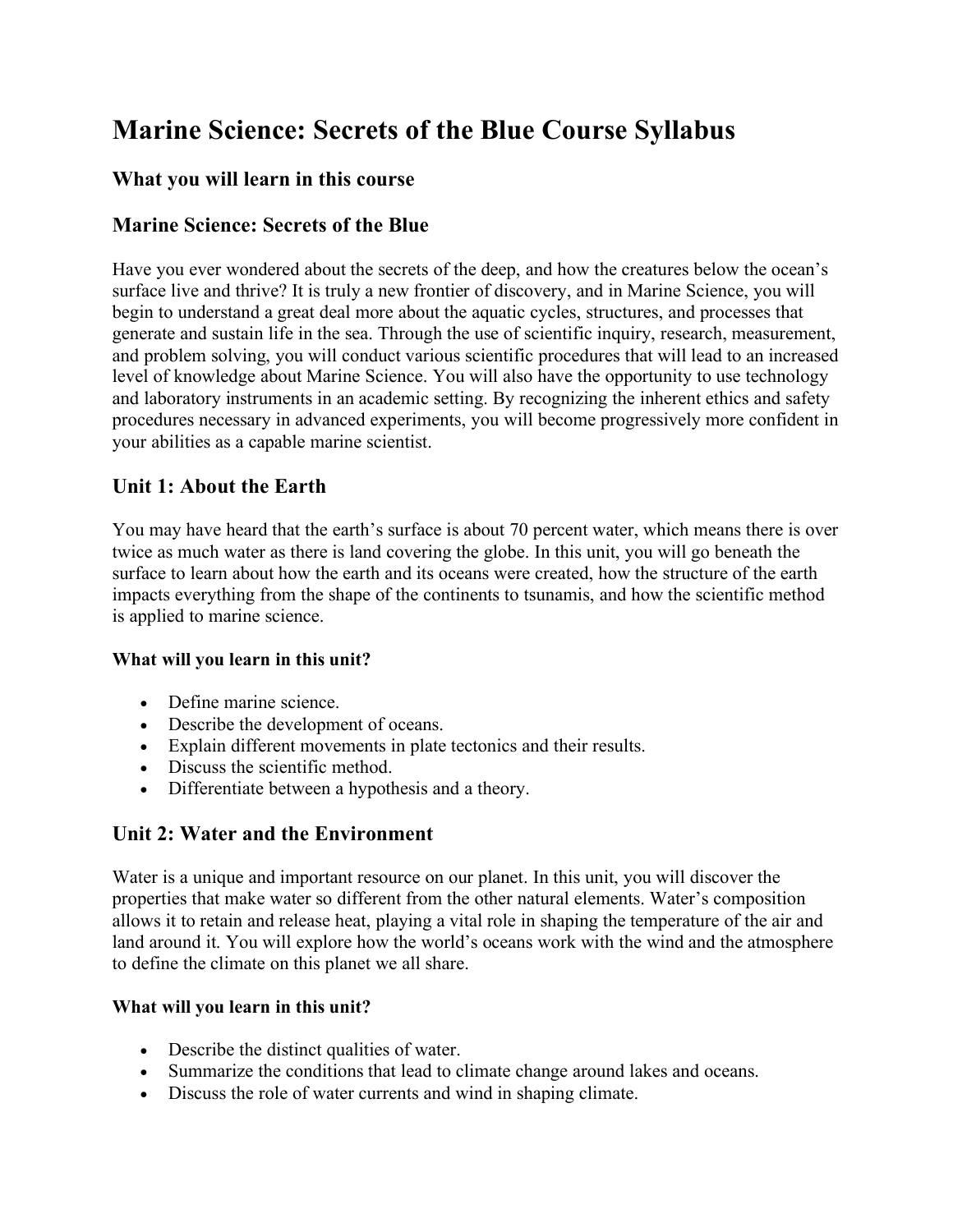- Identify the sources of watersheds and the factors that influence them.
- Differentiate between a science and pseudoscience.

# **Unit 3: Tides**

Tides are an essential part of ocean life. You'll explore the causes of tides and why some tides rise higher than others. Tides also shape the land and water around them. In some cases, they erode sunny beaches, and in others, they form the brackish water of estuaries. Not only do tides define the organisms that inhabit the waters, but they also play a significant role in shaping the environment.

#### **What will you learn in this unit?**

- Discuss oceanic and freshwater processes, such as tides and currents.
- Describe changes in ecosystems resulting from environmental shifts.
- Differentiate among freshwater, brackish, and saltwater ecosystems.
- Identify the biotic and abiotic elements of an ecosystem.
- Recognize the role of carbon and nutrient cycles in an aquatic environment.

# **Unit 4: Water and Weather**

Every year, about 200 people are killed in floods in the United States. Floods are just one of the many ways in which key elements of the atmosphere, such as temperature and water, create severe weather patterns. This unit will explore the ways water, particularly ocean water, interacts with the atmosphere to create certain weather patterns and habitats for ocean life.

#### **What will you learn in this unit?**

- Identify the levels of the earth's atmosphere.
- Explain the causes of severe weather.
- Describe the behavior of gases in the ocean.
- Discuss the significance of the water and carbon cycles.
- Cite evidence of climate change in the ocean.

# **Unit 5: Energy in the Ocean**

Energy moves around the ocean in waves, and waves are subject to the laws of fluid dynamics. This set of laws defines how energy moves in and out of the water. Many factors determine the impact of energy on fluids, including the nature of the fluid or gas and the basic principles of physics, such as the law of conservation of energy. Waves are also shaped by their interactions with the environment and each other. So even when the seas look calm, there is a lot of action going on in the ocean.

#### **What will you learn in this unit?**

• Discuss the basic principles of fluid dynamics.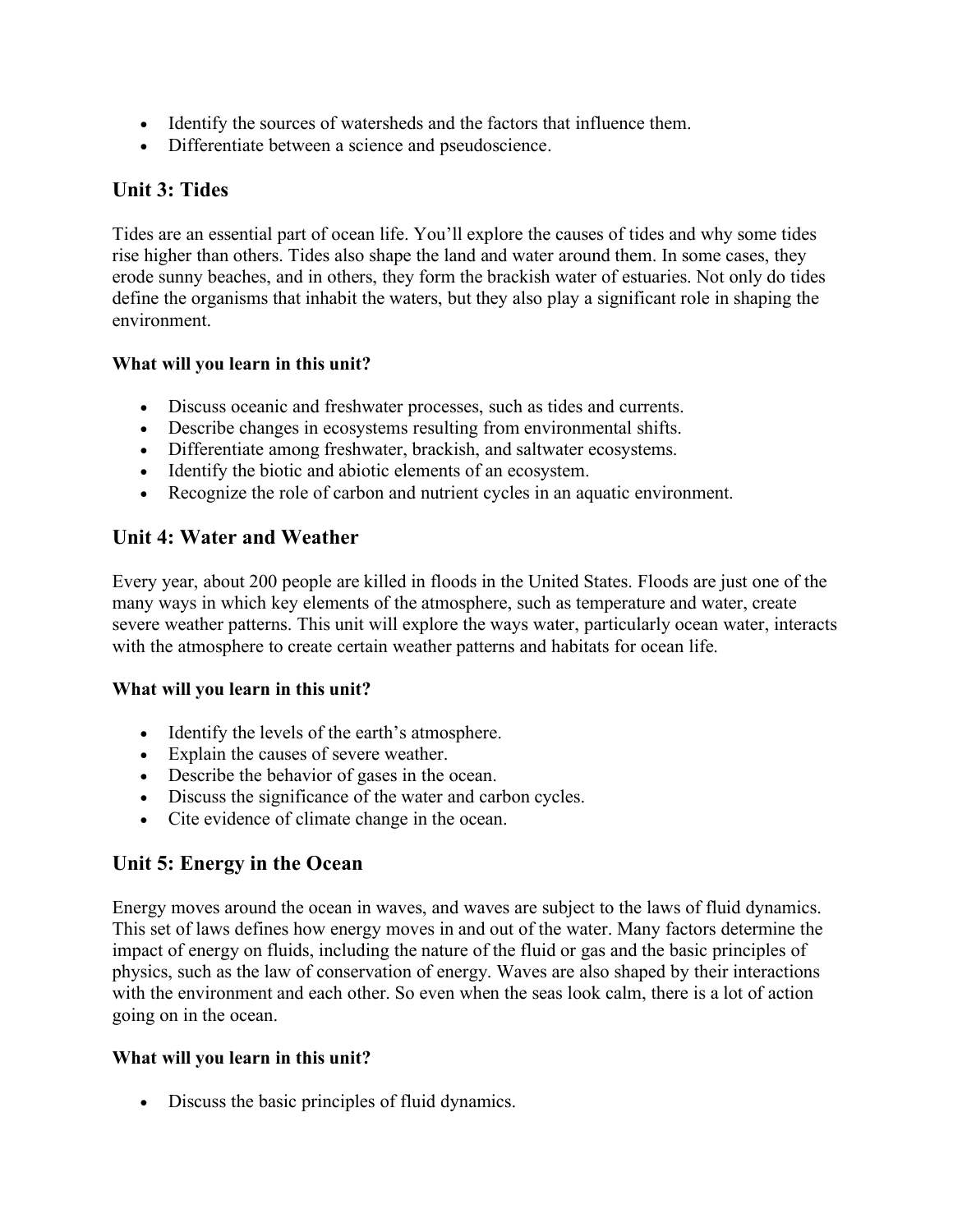- Understand the role of hydrostatic pressure.
- Explain the law of conservation of energy.
- Identify the measurable properties of waves.
- Recognize the impact of wave interactions.

#### **Marine Science Midterm Exam**

- Review information acquired and mastered from this course up to this point.
- Take a course exam based on material from the first five units in this course (Note: You will be able to open this exam only one time.)

#### **Unit 6: The Ocean and Its Populations**

The sun, winds, tides, and all the other elements of the ocean do more than just move water around. They also shape the environment to keep a wide variety of organisms alive. The ocean contains different layers, and each layer hosts organisms that have adapted to survive in the specific conditions of that region. Creatures in the deepest layers of the oceans are adapted to live in those depths. The populations there are just a small percentage of the ocean's residents. Identifying and documenting the species that live in the world's oceans is one of marine science's most daunting tasks.

#### **What will you learn in this unit?**

- Identify the layers of the ocean and their characteristics.
- Discuss the importance of adaptation for survival.
- Analyze the role of natural selection in evolution.
- Describe the characteristics of a population.
- Articulate the methods used to identify and monitor marine populations.

## **Unit 7: Populations That Thrive**

Populations work together within ecosystems. An increase or decrease in one population will directly impact the neighboring organisms. If there is a decline in the seal population, it is likely to cause a decline in the killer whale population because these whales feed on the seals. This is just one way in which every species has a specific function which keeps the ecosystem in balance. These populations are also in competition with each other for the resources within the ecosystem. In many cases, populations have mutually beneficial relationships, and in others, they endanger each other. Populations also increase and decrease in natural cycles, some of which take years. These variations in population are in addition to the many natural factors that can limit or bolster population growth. All of these factors make it hard to say how many fish there are in the sea at any given moment.

#### **What will you learn in this unit?**

- Identify the role of a species within a food pyramid.
- Compare and contrast the relationship among organisms.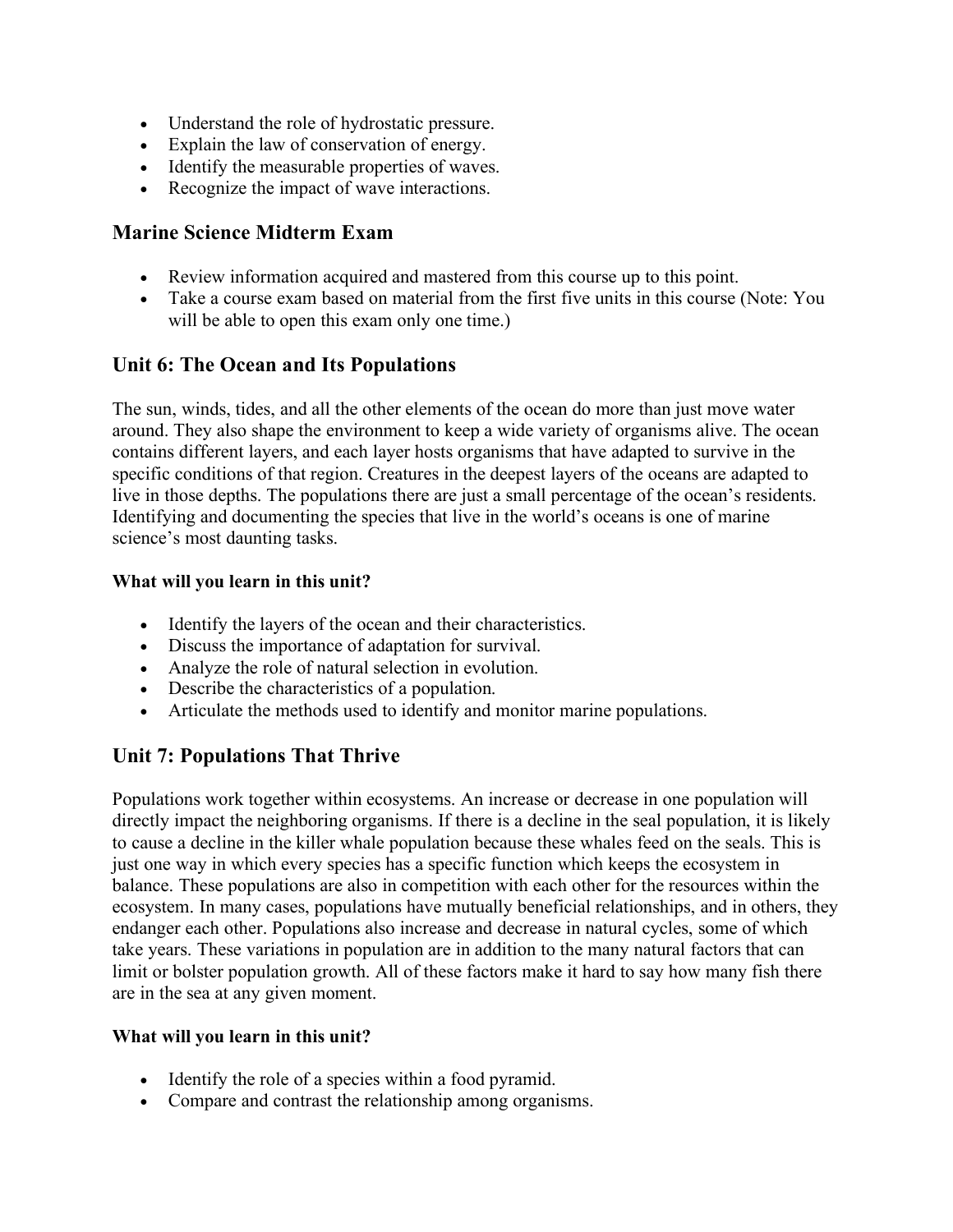- Describe the trophic levels.
- Discuss the interactions and interdependence that occur in aquatic environments.
- Evaluate the factors impacting aquatic population cycles.

## **Unit 8: Human Interaction and the Environment**

There are many factors that impact the environment, and man is one of them. One of man's biggest threats to stable and healthy aquatic systems is pollution. From industrial accidents to algae overpopulation, many causes of water pollution come from the land. Once pollutants enter the environment, they can impact all levels of the ecosystem. Therefore, if we are working towards a clean environment, we can't just focus on the problems we see in the water; our focus must be broader. Fortunately, there are a lot of regulations designed to keep clean water as a top priority.

#### **What will you learn in this unit?**

- Identify the large-scale environmental impact of human activity on marine systems.
- Evaluate how the environment and personal health are related.
- Investigate the role of humans in unbalanced ecosystems.
- Analyze the role of human activities that influence marine environments.
- Recognize the value of non-renewable resources.

# **Unit 9: The Past and Future of Marine Science**

It is hard to say where marine science began, but the ocean has been the subject of study for thousands of years, as trade records for the Mediterranean Sea indicate. In the nineteenth century, the creatures that lived in the ocean became the subjects of scientific study, allowing marine science to emerge as its own discipline. Since then, marine scientists have explored the arctic regions and brought the ocean into our living rooms through documentaries and films. These efforts have raised international awareness of the issues threatening the ocean. These issues require global collaboration for ethical solutions if we want marine science and the ocean to have a positive future.

#### **What will you learn in this unit?**

- Describe the history of marine science.
- Identify the contributions of individuals to marine science.
- Articulate the ethical expectations in marine science.
- Recognize that scientific questions and conclusions may be influenced by social and cultural concerns.
- Distinguish between scientific and ethical questions.

## **Unit 10: Careers in Marine Science**

Careers in marine science are found everywhere, from the ocean depths to the moon. One of marine science's most important jobs is to unlock the mysteries of the ocean and then pass this